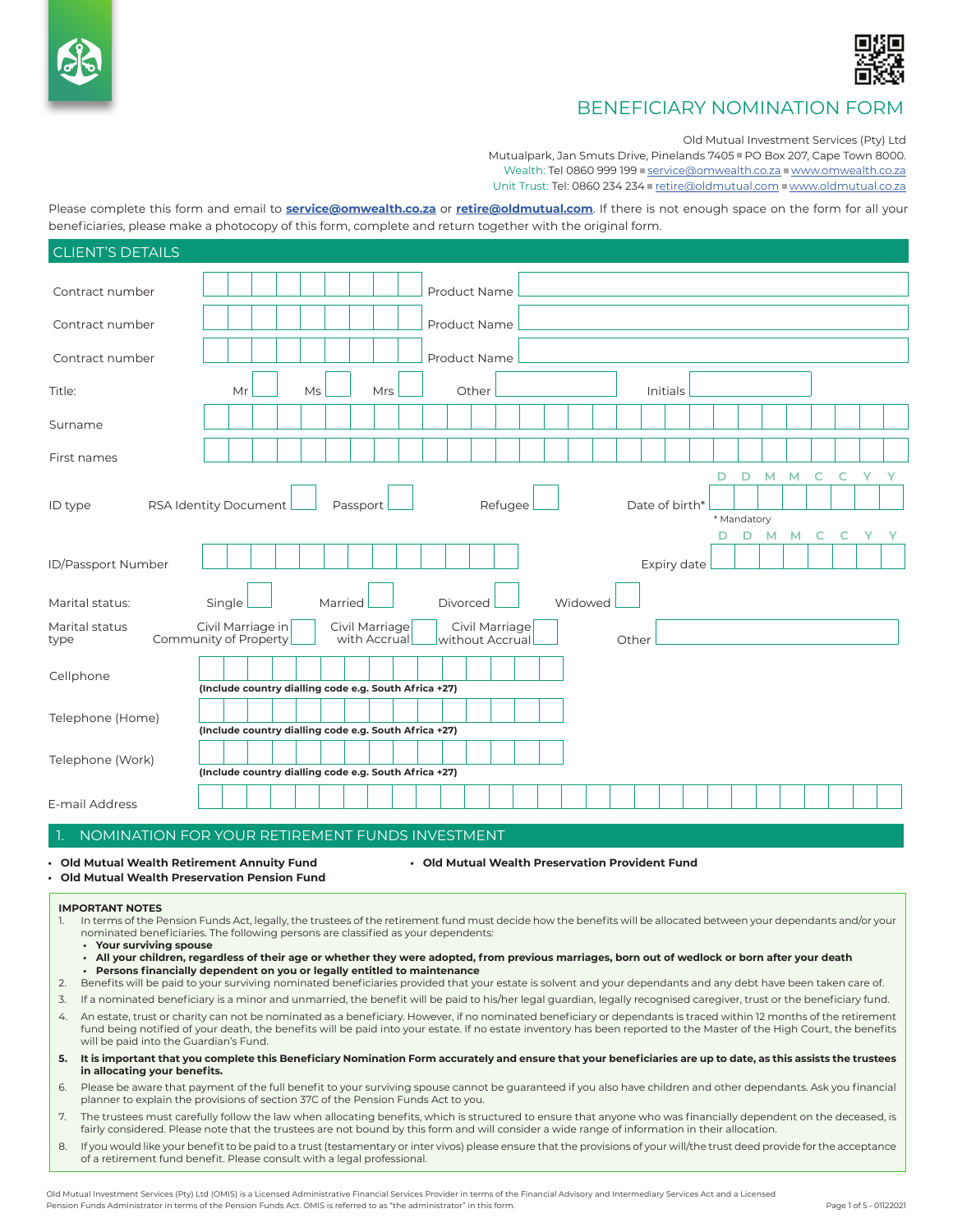



### 1. NOMINATION FOR YOUR RETIREMENT FUNDS INVESTMENT CONTINUED

#### YOUR NOMINATED BENEFICIARY DETAILS

The total of all benefit percentages, for dependants and other nominated beneficiaries, must add up to 100%.

| Title:                          | Mr   |     | Ms | Mrs |     |  | Other |  |  |                  | Initials       |  |                  |             |             |                    |             |               |       |              |
|---------------------------------|------|-----|----|-----|-----|--|-------|--|--|------------------|----------------|--|------------------|-------------|-------------|--------------------|-------------|---------------|-------|--------------|
| Surname                         |      |     |    |     |     |  |       |  |  |                  |                |  |                  |             |             |                    |             |               |       |              |
| Full names                      |      |     |    |     |     |  |       |  |  |                  |                |  |                  |             |             |                    |             |               |       |              |
| ID/Passport number              |      |     |    |     |     |  |       |  |  |                  | Date of birth* |  | D<br>* Mandatory | $\mathsf D$ | M           | $\mathsf{M}% _{0}$ | $\mathsf C$ | ${\mathsf C}$ | $- Y$ | $\mathbf{Y}$ |
| Physical address                |      |     |    |     |     |  |       |  |  |                  |                |  |                  |             |             |                    |             |               |       |              |
|                                 |      |     |    |     |     |  |       |  |  |                  |                |  |                  |             | Postal code |                    |             |               |       |              |
| Relationship to member          |      |     |    |     |     |  |       |  |  |                  |                |  |                  |             |             | % Benefit          |             |               |       |              |
| Financially depended on client? |      | Yes | No |     |     |  |       |  |  |                  |                |  |                  |             |             |                    |             |               |       |              |
| Telephone (Home)                | Code |     |    | No. |     |  |       |  |  | Cellphone number |                |  |                  |             |             |                    |             |               |       |              |
| Email address                   |      |     |    |     |     |  |       |  |  |                  |                |  |                  |             |             |                    |             |               |       |              |
| Title:                          |      | Mr  | Ms |     | Mrs |  | Other |  |  |                  | Initials       |  |                  |             |             |                    |             |               |       |              |
| Surname                         |      |     |    |     |     |  |       |  |  |                  |                |  |                  |             |             |                    |             |               |       |              |
| Full names                      |      |     |    |     |     |  |       |  |  |                  |                |  | D                | D           | M           | M                  | C           | $\mathsf{C}$  | Y     | Y            |
| ID/Passport number              |      |     |    |     |     |  |       |  |  |                  | Date of birth* |  | * Mandatory      |             |             |                    |             |               |       |              |
| Physical address                |      |     |    |     |     |  |       |  |  |                  |                |  |                  |             |             |                    |             |               |       |              |
|                                 |      |     |    |     |     |  |       |  |  |                  |                |  |                  |             |             |                    |             |               |       |              |
|                                 |      |     |    |     |     |  |       |  |  |                  |                |  |                  |             | Postal code |                    |             |               |       |              |
| Relationship to client          |      |     |    |     |     |  |       |  |  |                  |                |  |                  |             |             | % Benefit          |             |               |       |              |
| Financially depended on client? |      | Yes | No |     |     |  |       |  |  |                  |                |  |                  |             |             |                    |             |               |       |              |
| Telephone (Home)                | Code |     |    | No. |     |  |       |  |  | Cellphone number |                |  |                  |             |             |                    |             |               |       |              |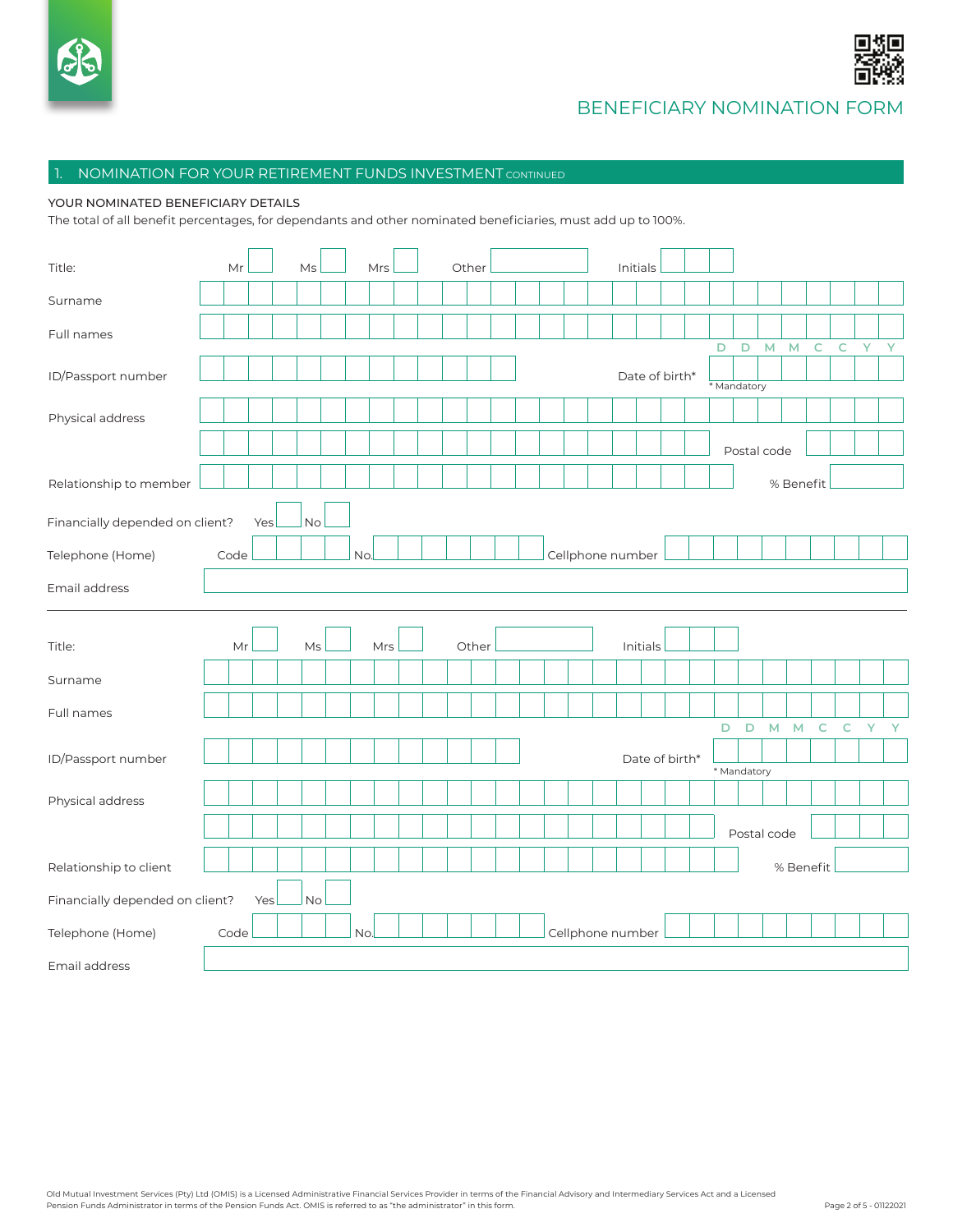



# 2. NOMINATION FOR YOUR LINKED RETIREMENT INCOME (LIVING ANNUITY)

| Old Mutual Wealth Linked Retirement Income<br><b>Old Mutual Linked Retirement Income</b><br>$\bullet$ |                   |      |  |    |             |     |     | $\bullet$        |                  |                      |                      |  |               |                  |          |                |               |         | Old Mutual Wealth Linked Retirement Income (Living Annuity) |   |             |           |   |                   |  |
|-------------------------------------------------------------------------------------------------------|-------------------|------|--|----|-------------|-----|-----|------------------|------------------|----------------------|----------------------|--|---------------|------------------|----------|----------------|---------------|---------|-------------------------------------------------------------|---|-------------|-----------|---|-------------------|--|
| Title:                                                                                                |                   | Mr   |  | Ms |             |     | Mrs |                  |                  |                      | Other                |  |               |                  | Initials |                |               |         |                                                             |   |             |           |   |                   |  |
| Surname                                                                                               |                   |      |  |    |             |     |     |                  |                  |                      |                      |  |               |                  |          |                |               |         |                                                             |   |             |           |   |                   |  |
| Full names                                                                                            |                   |      |  |    |             |     |     |                  |                  |                      |                      |  |               |                  |          |                |               |         |                                                             |   |             |           |   |                   |  |
| ID/Passport number                                                                                    |                   |      |  |    |             |     |     |                  |                  |                      |                      |  |               |                  |          | Date of birth* |               |         | D                                                           | D | M           | M         | C | C                 |  |
|                                                                                                       |                   |      |  |    |             |     |     |                  |                  |                      |                      |  |               |                  |          |                |               |         | * Mandatory                                                 |   |             |           |   |                   |  |
| Physical address                                                                                      |                   |      |  |    |             |     |     |                  |                  |                      |                      |  |               |                  |          |                |               |         |                                                             |   |             |           |   |                   |  |
|                                                                                                       |                   |      |  |    |             |     |     |                  |                  |                      |                      |  |               |                  |          |                |               |         |                                                             |   | Postal code |           |   |                   |  |
| Relationship to client                                                                                |                   |      |  |    |             |     |     |                  |                  |                      |                      |  |               |                  |          |                |               |         |                                                             |   |             | % Benefit |   |                   |  |
| Telephone (Home)                                                                                      |                   | Code |  |    |             | No. |     |                  |                  |                      |                      |  |               | Cellphone number |          |                |               |         |                                                             |   |             |           |   |                   |  |
| Email address                                                                                         |                   |      |  |    |             |     |     |                  |                  |                      |                      |  |               |                  |          |                |               |         |                                                             |   |             |           |   |                   |  |
| Gender                                                                                                |                   | Male |  |    | Female      |     |     |                  |                  |                      |                      |  |               |                  |          |                |               |         |                                                             |   |             |           |   |                   |  |
| Tax status/<br>Corporation type                                                                       | Natural<br>person |      |  |    | Company     |     |     | Trust individual |                  |                      |                      |  | Trust company |                  |          |                |               |         | Fund                                                        |   |             |           |   | Close corporation |  |
|                                                                                                       | Partnership       |      |  |    | Estate late |     |     |                  |                  | Religious<br>concern |                      |  | Government    | institution      |          |                | Non-taxpaying | company |                                                             |   |             |           |   |                   |  |
| Tax number                                                                                            |                   |      |  |    |             |     |     |                  |                  |                      |                      |  |               |                  |          |                |               |         |                                                             |   |             |           |   |                   |  |
|                                                                                                       |                   |      |  |    |             |     |     |                  |                  |                      |                      |  |               |                  |          |                |               |         |                                                             |   |             |           |   |                   |  |
| Title:                                                                                                |                   | Мr   |  | Ms |             |     | Mrs |                  |                  |                      | Other                |  |               |                  |          | Initials       |               |         |                                                             |   |             |           |   |                   |  |
| Surname                                                                                               |                   |      |  |    |             |     |     |                  |                  |                      |                      |  |               |                  |          |                |               |         |                                                             |   |             |           |   |                   |  |
| Full names                                                                                            |                   |      |  |    |             |     |     |                  |                  |                      |                      |  |               |                  |          |                |               |         |                                                             |   |             |           |   |                   |  |
|                                                                                                       |                   |      |  |    |             |     |     |                  |                  |                      |                      |  |               |                  |          |                |               |         | D                                                           | D | M           | M         | C |                   |  |
| ID/Passport number                                                                                    |                   |      |  |    |             |     |     |                  |                  |                      |                      |  |               |                  |          | Date of birth* |               |         | * Mandatory                                                 |   |             |           |   |                   |  |
| Physical address                                                                                      |                   |      |  |    |             |     |     |                  |                  |                      |                      |  |               |                  |          |                |               |         |                                                             |   |             |           |   |                   |  |
|                                                                                                       |                   |      |  |    |             |     |     |                  |                  |                      |                      |  |               |                  |          |                |               |         |                                                             |   | Postal code |           |   |                   |  |
| Relationship to client                                                                                |                   |      |  |    |             |     |     |                  |                  |                      |                      |  |               |                  |          |                |               |         |                                                             |   |             | % Benefit |   |                   |  |
| Telephone (Home)                                                                                      |                   | Code |  |    |             | No. |     |                  |                  |                      |                      |  |               | Cellphone number |          |                |               |         |                                                             |   |             |           |   |                   |  |
| Email address                                                                                         |                   |      |  |    |             |     |     |                  |                  |                      |                      |  |               |                  |          |                |               |         |                                                             |   |             |           |   |                   |  |
| Gender                                                                                                |                   | Male |  |    | Female      |     |     |                  |                  |                      |                      |  |               |                  |          |                |               |         |                                                             |   |             |           |   |                   |  |
| Tax status/<br>Corporation type                                                                       | Natural<br>person |      |  |    | Company     |     |     |                  | Trust individual |                      |                      |  | Trust company |                  |          |                |               |         | Fund                                                        |   |             |           |   | Close corporation |  |
|                                                                                                       | Partnership       |      |  |    | Estate late |     |     |                  |                  |                      | Religious<br>concern |  | Government    | institution      |          |                |               |         | Non-taxpaying<br>company                                    |   |             |           |   |                   |  |
| Tax number                                                                                            |                   |      |  |    |             |     |     |                  |                  |                      |                      |  |               |                  |          |                |               |         |                                                             |   |             |           |   |                   |  |

Old Mutual Investment Services (Pty) Ltd (OMIS) is a Licensed Administrative Financial Services Provider in terms of the Financial Advisory and Intermediary Services Act and a Licensed Pension Funds Administrator in terms of the Pension Funds Act. OMIS is referred to as "the administrator" in this form.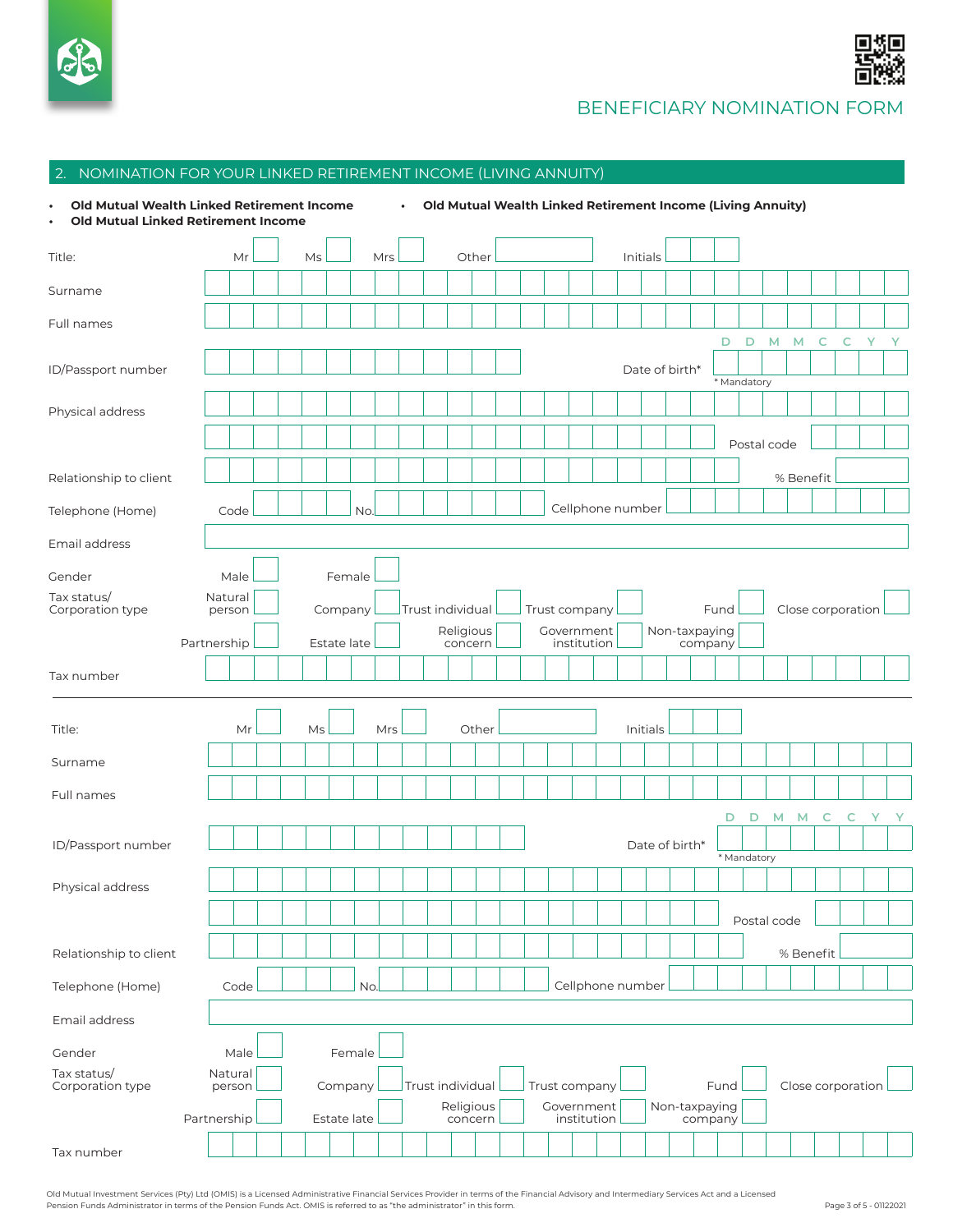



### 3. NOMINATION FOR YOUR LIFE/ENDOWMENT INVESTMENTS, OLD MUTUAL TAX FREE INVESTMENT OR OLD MUTUAL WEALTH FIXED BOND INVESTMENT

- 
- **• Old Mutual Wealth Life Wrapped Investment • Old Mutual Wealth Life Wrapped Investment(Endowment)**
- 
- **• Old Mutual Life Wrapped Investment • Old Mutual Wealth Tax Free Investment**
- **• Old Mutual Wealth Fixed Bond**

#### **IMPORTANT NOTES**

| Benefits will be paid as per your nomination below. If a nominated beneficiary is a minor and unmarried, the benefit will be paid to his/her legal quardian, legally |
|----------------------------------------------------------------------------------------------------------------------------------------------------------------------|
| recognised caregiver, trust or beneficiary fund. If one or more of your nominated beneficiaries die before you, the benefit that would have been paid to them, will  |
| be paid to your estate instead.                                                                                                                                      |

2. For the Old Mutual Wealth/Old Mutual Life Wrapped Investment and the Old Mutual Wealth Life Wrapped Investment (Endowment), all beneficiaries must be of the same tax class (have the same tax status). Tax status refers to whether the nominee is, for example, a natural person or a tax-exempt corporation or company. If the beneficiary is tax-exempt, please provide a certificate from SARS as proof.

3. For the Old Mutual Wealth Tax Free Investment, your beneficiaries will not own the policy after your death but the proceeds will be paid to them. The beneficiaries do not have to be of the same tax class.

|  |  |  | 4. For your Old Mutual Wealth Fixed Investment Bond, only natural persons and trusts with individuals as beneficiaries may be nominated. |  |
|--|--|--|------------------------------------------------------------------------------------------------------------------------------------------|--|
|  |  |  |                                                                                                                                          |  |

5. The total of all benefit percentages must add up to 100%.

| Title:                          | Mr                | Ms          | Mrs | Other                         |                             | Initials       |               |                       |                          |                   |                    |              |
|---------------------------------|-------------------|-------------|-----|-------------------------------|-----------------------------|----------------|---------------|-----------------------|--------------------------|-------------------|--------------------|--------------|
| Surname                         |                   |             |     |                               |                             |                |               |                       |                          |                   |                    |              |
| Full names                      |                   |             |     |                               |                             |                |               |                       |                          |                   |                    |              |
| ID/Passport number              |                   |             |     |                               |                             | Date of birth* |               | D<br>D<br>* Mandatory | M<br>M                   | $\mathsf{C}$      | Y.<br>$\mathsf{C}$ | $\mathbf{Y}$ |
| Physical address                |                   |             |     |                               |                             |                |               |                       |                          |                   |                    |              |
| Relationship to client          |                   |             |     |                               |                             |                |               |                       | Postal code<br>% Benefit |                   |                    |              |
| Telephone (Home)                | Code              |             | No. |                               | Cellphone number            |                |               |                       |                          |                   |                    |              |
| Email address                   |                   |             |     |                               |                             |                |               |                       |                          |                   |                    |              |
| Gender                          | Male              | Female      |     |                               |                             |                |               |                       |                          |                   |                    |              |
| Tax status/<br>Corporation type | Natural<br>person | Company     |     | Trust individual<br>Religious | Trust company<br>Government |                | Non-taxpaying | Fund                  |                          | Close corporation |                    |              |
|                                 | Partnership       | Estate late |     | concern                       | institution                 |                | company       |                       |                          |                   |                    |              |
| Tax number                      |                   |             |     |                               |                             |                |               |                       |                          |                   |                    |              |
| Title:                          | Mr                | Ms          | Mrs | Other                         |                             | Initials       |               |                       |                          |                   |                    |              |
| Surname                         |                   |             |     |                               |                             |                |               |                       |                          |                   |                    |              |
| Full names                      |                   |             |     |                               |                             |                |               |                       |                          |                   |                    |              |
| ID/Passport number              |                   |             |     |                               |                             | Date of birth* |               | D<br>D<br>* Mandatory | M<br><b>M</b>            | $\mathsf C$       | $\mathsf{C}$       | Y Y          |
| Physical address                |                   |             |     |                               |                             |                |               |                       |                          |                   |                    |              |
|                                 |                   |             |     |                               |                             |                |               |                       | Postal code              |                   |                    |              |
| Relationship to client          |                   |             |     |                               |                             |                |               |                       | % Benefit                |                   |                    |              |

Old Mutual Investment Services (Pty) Ltd (OMIS) is a Licensed Administrative Financial Services Provider in terms of the Financial Advisory and Intermediary Services Act and a Licensed Pension Funds Administrator in terms of the Pension Funds Act. OMIS is referred to as "the administrator" in this form.